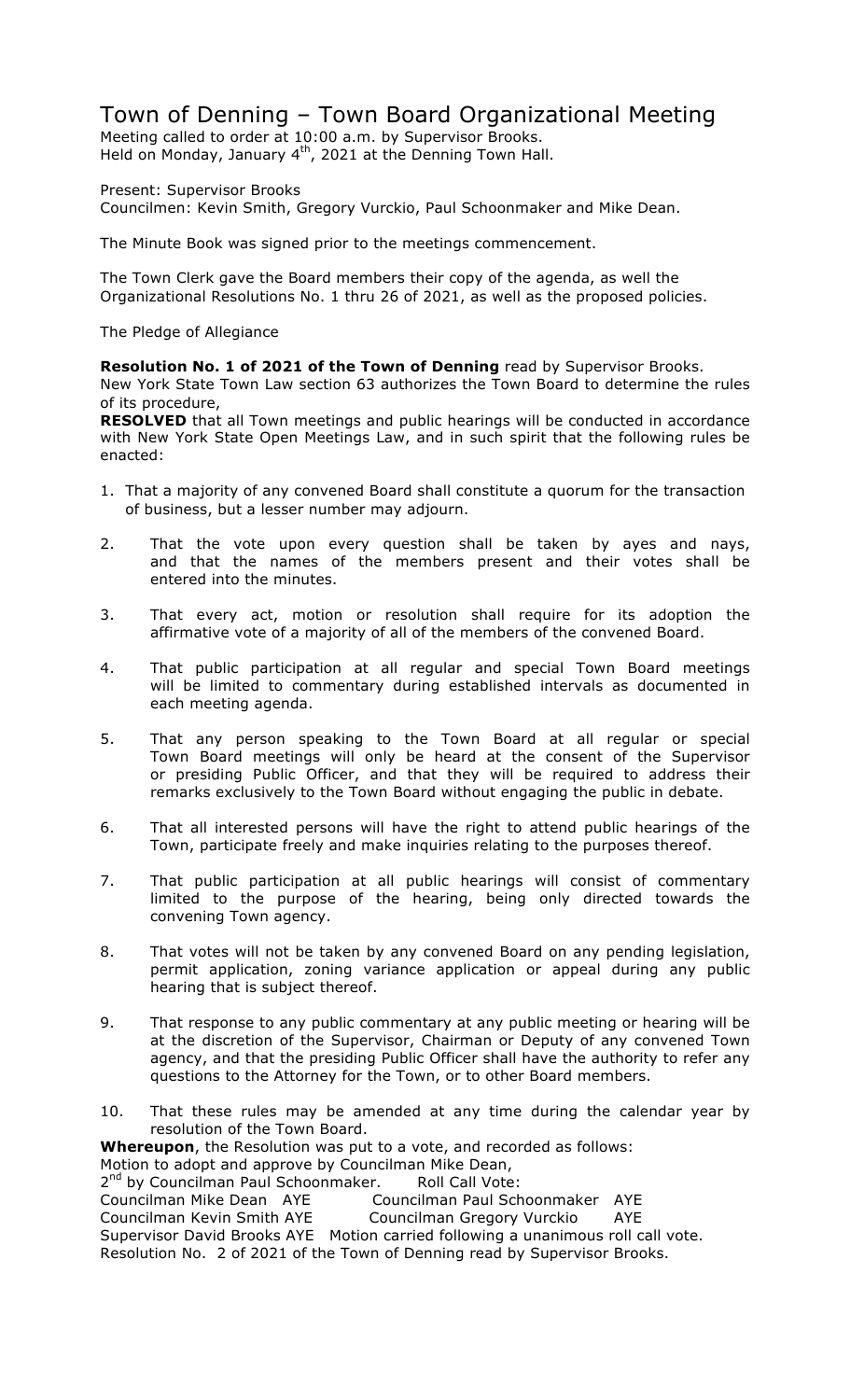**Resolution No. 2 of 2021 of the Town of Denning** read by Supervisor Brooks. **WHEREAS** New York State Town Law sections 62 authorizes the Town Board to establish fixed days of each month for regular meetings, and

**WHEREAS** New York State Public Officers Law section 103(b) requires a public body to make all reasonable efforts to hold meetings in facilities that permit barrier free access to the physically handicapped,

**NOW THEREFORE**, **BE IT RESOLVED** that the Town Board and Business meetings will, throughout the year 2021, be held each month, with the meeting location to be the Denning Town Hall, 1567 Denning Road, Claryville, N.Y. 12725, by the following schedule:

### **Denning Town Hall in Claryville:**

10:00 AM Tuesday January  $4^{th}$  (Organizational Meeting) 6:00 PM Tuesday January 12<sup>th</sup> 6:00 PM Tuesday February 9<sup>th</sup> 6:00 PM Tuesday March 9th 6:00 PM Tuesday April 13<sup>th</sup> 6:00 PM Tuesday May 11<sup>th</sup> 6:00 PM Tuesday June  $8<sup>th</sup>$ 6:00 PM Tuesday July 13th 6:00 PM Tuesday August 10<sup>th</sup> 6:00 PM Tuesday September 14<sup>th</sup> 6:00 PM Tuesday October 12<sup>th</sup> 6:00 PM Tuesday, November 9<sup>th</sup> 6:00 PM Tuesday December 14<sup>th</sup>

**Whereupon**, the Resolution was put to a vote, and recorded as follows: Motion to adopt and approve by Councilman Kevin Smith, 2<sup>nd</sup> by Councilman Gregory Vurckio. Councilman Mike Dean AYE Councilman Paul Schoonmaker AYE Councilman Kevin Smith AYE Councilman Gregory Vurckio AYE Supervisor David Brooks AYE Motion carried following a unanimous roll call vote.

**Resolution No. 3 of 2021 of the Town of Denning** read by Supervisor Brooks. **WHEREAS** New York State Town Law sections 64 (11) authorizes the Town Board to designate the official newspaper of the Town

And **WHEREAS** New York State Open Meetings Law, Public Officers Law section 104, requires notice of time and place of Town Board meetings to be given to the news media,

**NOW THEREFORE**, **BE IT RESOLVED** that the Ye Olde Tri-Valley Townsman, P.O. Box 232, Grahamsville, N.Y. 12740, is designated as the official newspaper of the Town of Denning, and

**FURTHER BE IT RESOLVED** that the public notices will also be published on the Town of Denning website address www.denning.us

**Whereupon**, the Resolution was put to a vote, and recorded as follows: Motion to adopt and approve by Councilman Gregory Vurckio, 2<sup>nd</sup> by Councilman Mike Dean. Roll Call Vote: Councilman Mike Dean AYE Councilman Paul Schoonmaker AYE Councilman Kevin Smith AYE Councilman Gregory Vurckio AYE Supervisor David Brooks AYE Motion carried following a unanimous roll call vote.

**Resolution No. 4 of 2021 of the Town of Denning** read by Supervisor Brooks. **WHEREAS** New York State Town Law sections 64 (11) authorizes the Town Board to designate the banks or trust companies in which all Town officers shall deposit all monies coming into their hands by virtue of their offices,

**NOW THEREFORE**, **BE IT RESOLVED** that Catskill Hudson Bank, NYS Route 55, Grahamsville, N.Y. 12740, be the designated depository bank for the Town of Denning, and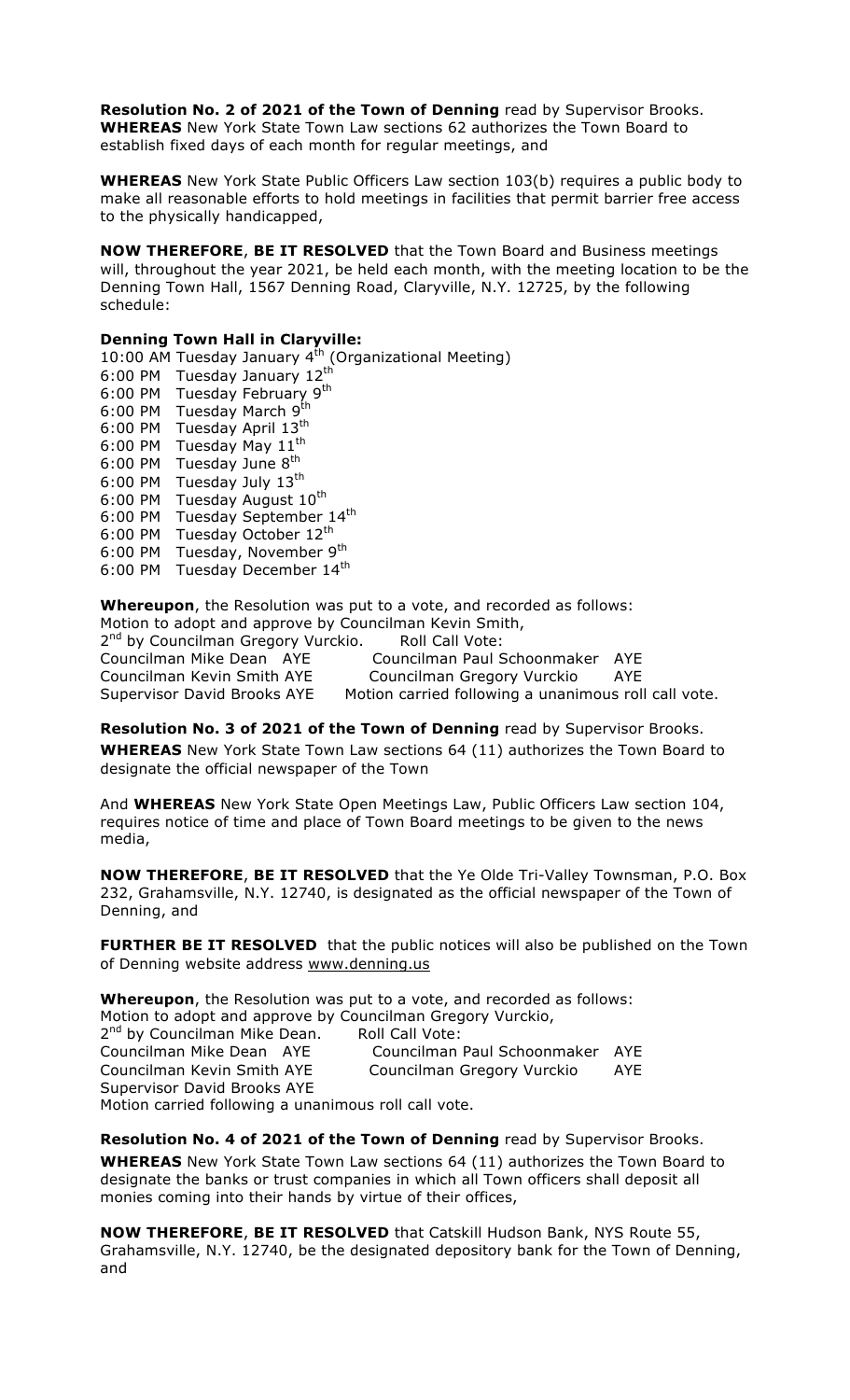**FURTHER WHEREAS** Real Property Tax Law §996 authorizes the Denning Town Board to contract with a local bank for the collection of real property taxes, and

**NOW THEREFORE BE IT RESOLVED**, that the Town of Denning Town Board **HEREBY** authorizes the official bank of the Town of Denning which is the Catskill Hudson, the Grahamsville Branch (only) to collect taxes for the benefit of its residents.

**SAID** bank must follow the New York State rules as established in §996**.** And

**WHEREAS** New York State Law authorizes Town Board to set policy by resolution and **WHEREAS** the tax over payments cost the Town additional monies in refunding amounts.

**THEREFORE, BE IT RESOLVED** the Denning Town Board **HEREBY** authorizes the Town of Denning Tax Collector to retain all over payments which are \$2.00 and less. And

**WHEREAS** General Municipal Law § 85 authorizes municipalities to provide the imposition of a charge to any account, including but not limited to the Town Clerk, Tax Collector, Code Enforcement, Justice Court, R&R Center and any other office, where a tendered payment was dishonored (§ 5-328) by the bank or depository institution, the amount charged to the Town is to be included in the amount due, not to exceed \$20.00, as per New York State law.

**WHEREAS** New York State Law §4-34 authorizes such charges as "expenses incurred in the accomplishment of powers or duties", and

**WHEREAS** the Town Board agrees that mailing and other costs should not be borne by the residents,

**THEREFORE, BE IT RESOLVED** that the Town Board **HEREBY** approves the addition of all mailings and other costs incurred to be an additional charge for all returned payments.

**NOW THEREFORE BE IT FURTHER RESOLVED** the Town of Denning Town Board **HEREBY** approves and adopts the afore mentioned policy.

**Whereupon**, the Resolution was put to a vote, and recorded as follows: Motion to adopt and approve by Councilman Mike Dean, 2<sup>nd</sup> by Councilman Gregory Vurckio. Roll Call Vote: Councilman Mike Dean AYE Councilman Paul Schoonmaker AYE Councilman Kevin Smith AYE Councilman Gregory Vurckio AYE Supervisor David Brooks AYE Motion carried following a unanimous roll call vote.

**Resolution No. 5 of 2021 of the Town of Denning** read by Supervisor Brooks.

**WHEREAS** New York State Town Law section 118 authorize the Town Board to allow for advanced payments of claims,

**NOW, THEREFORE**, **BE IT RESOLVED** that throughout the year 2021, the Town Board authorizes the Supervisor to pay claims, in advance of audit, the bills submitted by health insurance providers, telephone, electric, gas, utility and cable companies, the municipal credit card, post office box fees as well as CHIPS, New York State Retirement and any other governmental program which may require proof of paid voucher if SAID payment is required by the program.

**Whereupon**, the Resolution was put to a vote, and recorded as follows: Motion to adopt and approve by Councilman Paul Schoonmaker, 2<sup>nd</sup> by Councilman Gregory Vurckio. Roll Call Vote:<br>Councilman Mike Dean AYE Councilman Paul S Councilman Paul Schoonmaker AYE Councilman Kevin Smith AYE Councilman Gregory Vurckio AYE Supervisor David Brooks AYE Motion carried following a unanimous roll call vote.

**Resolution No. 6 of 2021 of the Town of Denning** read by Supervisor Brooks.

**WHEREAS** New York State Town Law sections 116 authorizes the Town Board to establish the amount to be allowed for the use of personal vehicles in the performance of official duties, and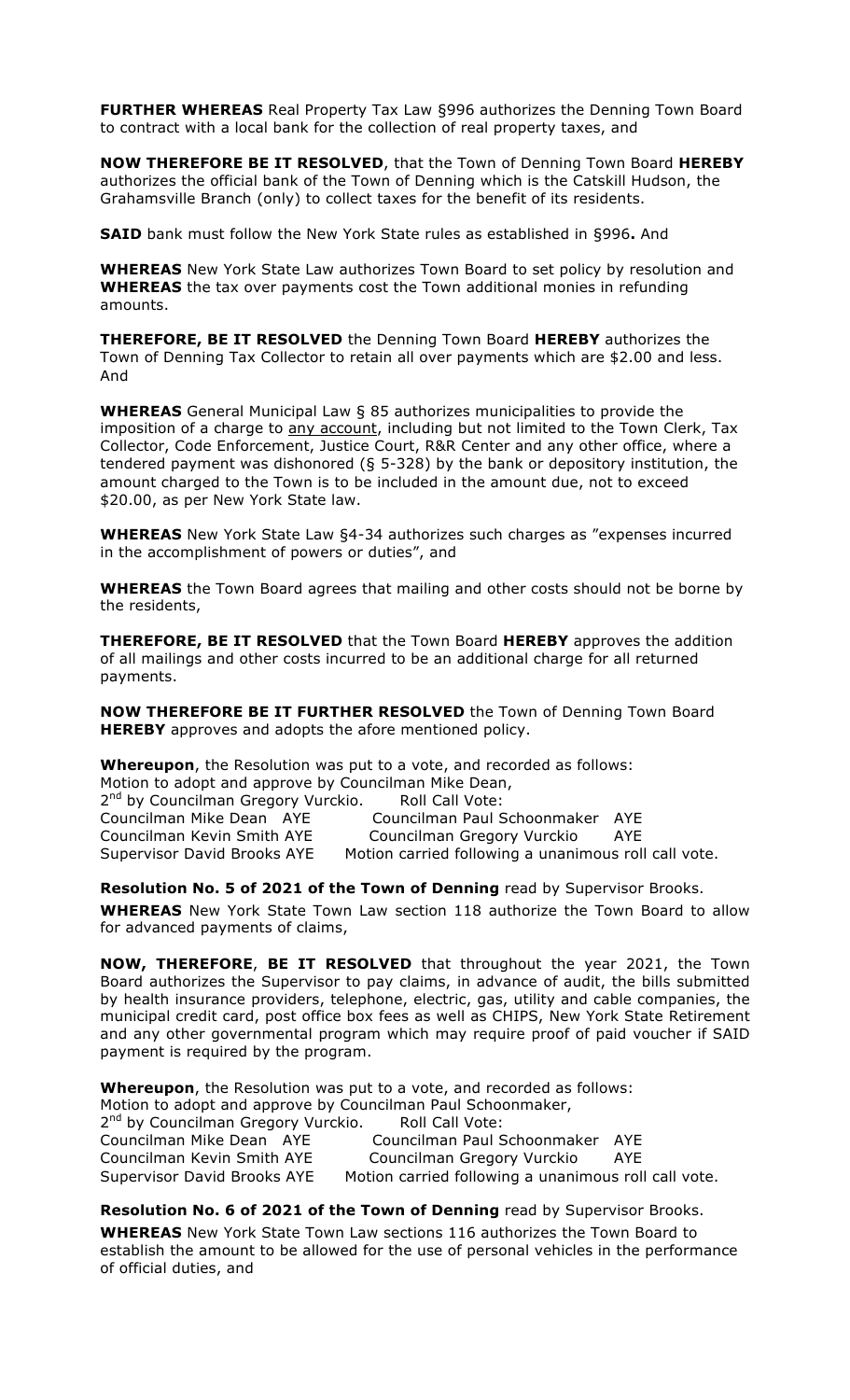**NOW THEREFORE**, **BE IT RESOLVED** that throughout the year 2021, the rate for financial reimbursement of personal vehicles use during the performance of official duties will be equal to .56 cents per mile.

**Whereupon**, the Resolution was put to a vote, and recorded as follows: Motion to adopt and approve by Councilman Gregory Vurckio, 2<sup>nd</sup> by Councilman Paul Schoonmaker. Roll Call Vote: Councilman Paul Schoonmaker AYE Councilman Mike Dean AYE Councilman Paul Schoonmaker AYE<br>Councilman Kevin Smith AYE Councilman Gregory Vurckio AYE Supervisor David Brooks AYE Motion carried following a unanimous roll call vote.

**Resolution No. 7 of 2021 of the Town of Denning** read by Supervisor Brooks. **WHEREAS** New York State Town Law Public Officers Law sections 87 (b) (iii) authorizes the Town Board to establish fixed charges for document photocopies resulting from requests for records,

And **WHEREAS** New York State Town Law section 64 subsection 1(a) describes the use of petty cash fund for the purpose of making change when such is required in the performance of official duties,

**NOW THEREFORE**, **BE IT RESOLVED** that throughout the year 2021, the Town Clerks Office shall charge a standard fee of 25 cents per copied page up to 8 1/2 by 14 inches, plus all applicable postage charges for the cost of mailing requested documents delivery.

**BE IT FURTHER RESOLVED** that the collection of all receipts resulting from charges for document copies and mailing be conferred upon the Town Clerk as income through petty cash account.

**WHEREAS** the Town of Denning Town Board is authorized by New York State Town Law article 6 to set policy to benefit the Town, and

**WHEREAS** the Town Clerk has requested a Freedom of Information policy pertaining to employees and officials be made in addition to the current form request now being used, and

**WHEREAS** it has been urged to adopt this policy as recommended by the Association of Towns.

**THEREFORE,** any Town Official or Employee seeking information under the FOIL policy for his or her official duty charge shall not be required to submit a FOIL request.

**However**, when applied for private use, the FOIL request form must be submitted as well as the copy fee previously approved.

**BE IT FURTHER RESOLVED** the charge for any copy on CD is \$5.00, the envelope is \$1.00 and a memory stick is \$15.00.

**NOW THEREFORE BE IT FURTHER RESOLVED** that the Town of Denning Town Board **HEREBY** reaffirms Said Policy.

**Whereupon**, the Resolution was put to a vote, and recorded as follows: Motion to adopt and approve by Councilman Kevin Smith, 2<sup>nd</sup> by Councilman Mike Dean. Roll Call Vote: Councilman Mike Dean AYE Councilman Paul Schoonmaker AYE

Councilman Kevin Smith AYE Councilman Gregory Vurckio AYE Supervisor David Brooks AYE Motion carried following a unanimous roll call vote.

**Resolution No. 8 of 2021 of the Town of Denning** read by Supervisor Brooks. **WHEREAS** New York State Town Law section 202 (b) authorizes the Town Board to employ an attorney to render professional services and provide legal advice to the Town, at the fee of \$150.00 per hour.

**NOW THEREFORE**, **BE IT RESOLVED** that Rod Futerfas, Attorney at Law, of the firm Wapner, Koplovitz & Futerfas, 239 Wall Street, Kingston, N.Y. 12401 be retained as Attorney for the Town of Denning. (General Fund Appropriations Code A1420.4)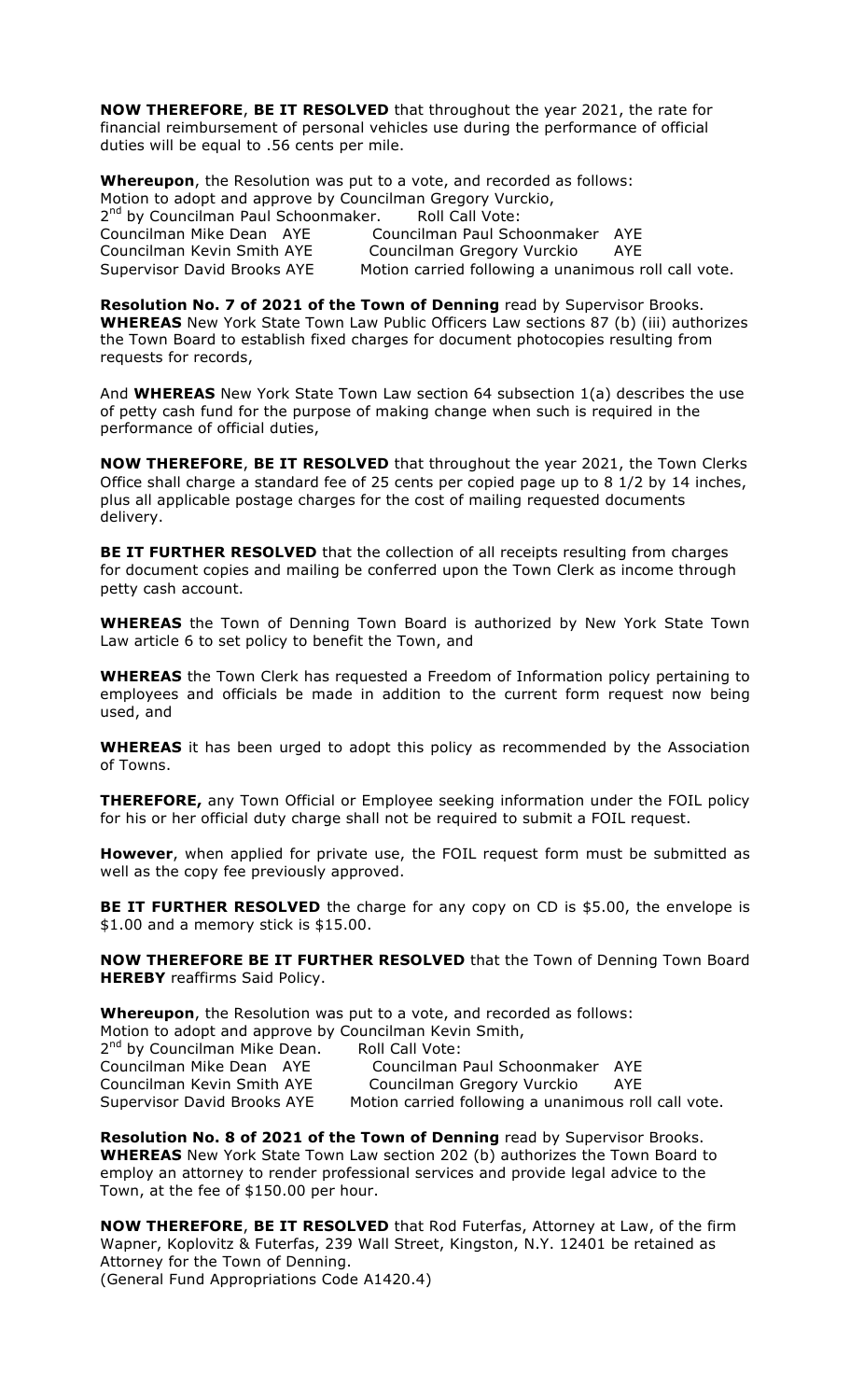**Whereupon**, the Resolution was put to a vote, and recorded as follows: Motion to adopt and approve by Councilman Mike Dean, 2<sup>nd</sup> by Councilman Gregory Vurckio. Roll Call Vote:

Councilman Mike Dean AYE Councilman Paul Schoonmaker AYE Councilman Kevin Smith AYE Councilman Gregory Vurckio AYE Supervisor David Brooks AYE Motion carried following a unanimous roll call vote.

**Resolution No. 9 of 2021 of the Town of Denning** read by Supervisor Brooks. **WHEREAS** New York State Uniform Fire Prevention and Building Code authorizes the Town Board to appoint a Code Enforcement Officer for the Town,

And **WHEREAS** Article 6 of the Zoning Law of the Town of Denning authorizes the Town Board to appoint a Code Enforcement Officer to enforce the provisions of the Zoning Law and the International Building Code.

**NOW THEREFORE**, **BE IT RESOLVED** that Karl von Hassel, 524 County Highway 3, Flieschmanns, N.Y. 12430, be appointed as Code Enforcement Officer for the Town of Denning, with an annual salary of \$7,986.00 to be drawn from Safety Inspection Personal Services. (General Fund Appropriations Code A3620.1) And

**FURTHER RESOLVED** that a Constitutional Oath of Office is to be filed with the Denning Town Clerk.

**BE IT FURTHER RESOLVED** the Town of Denning Town Board **HEREBY** adopts and approves of the proposed 2021 Building Fee Schedule.

**Whereupon**, the Resolution was put to a vote, and recorded as follows: Motion to adopt and approve by Councilman Gregory Vurckio, 2<sup>nd</sup> by Councilman Kevin Smith. Roll Call Vote: Councilman Mike Dean AYE Councilman Paul Schoonmaker AYE Councilman Kevin Smith AYE Councilman Gregory Vurckio AYE

Supervisor David Brooks AYE Motion carried following a unanimous roll call vote.

**Resolution No. 10 of 2021 of the Town of Denning** read by Supervisor Brooks. **WHEREAS** New York State Town Law section 29(15) allows for the Town Board to authorize the Town Supervisor to designate a bookkeeper for the Town,

**NOW THEREFORE**, **BE IT RESOLVED** that Cindy Mickelson, 455 Yeagerville Road Napanoch, NY, 12740, be appointed as bookkeeper of the Town of Denning, with an annual salary of \$10,605.00 to be drawn from Supervisor Personal Services. (General Fund Appropriations Code A1220.1) and

**BE IT FURTHER RESOLVED** a Constitutional Oath of Office is to be filed with the Denning Town Clerk.

**Whereupon**, the Resolution was put to a vote, and recorded as follows: Motion to adopt and approve by Councilman Paul Schoonmaker, 2<sup>nd</sup> by Councilman Gregory Vurckio. Roll Call Vote: Councilman Mike Dean AYE Councilman Paul Schoonmaker AYE Councilman Kevin Smith AYE Councilman Gregory Vurckio AYE

Supervisor David Brooks AYE Motion carried following a unanimous roll call vote.

**Resolution No. 11 of 2021 of the Town of Denning** read by Supervisor Brooks**. WHEREAS** New York State Town Law section 42 authorizes the Town Board to establish the office of Deputy Supervisor,

and **WHEREAS** New York State Town Law section 42 authorizes the Town Supervisor to appoint the Deputy Supervisor to serve at the pleasure of the Supervisor,

**NOW THEREFORE**, **BE IT RESOLVED** that the position of Deputy Supervisor be established, and that Councilman Gregory Vurckio, be appointed as Deputy Supervisor for the Town of Denning. A Constitutional Oath of Office is to be filed with the Denning Town Clerk.

**Whereupon**, the Resolution was put to a vote, and recorded as follows: Motion to adopt and approve by Councilman Kevin Smith, 2<sup>nd</sup> by Councilman Mike Dean. Roll Call Vote: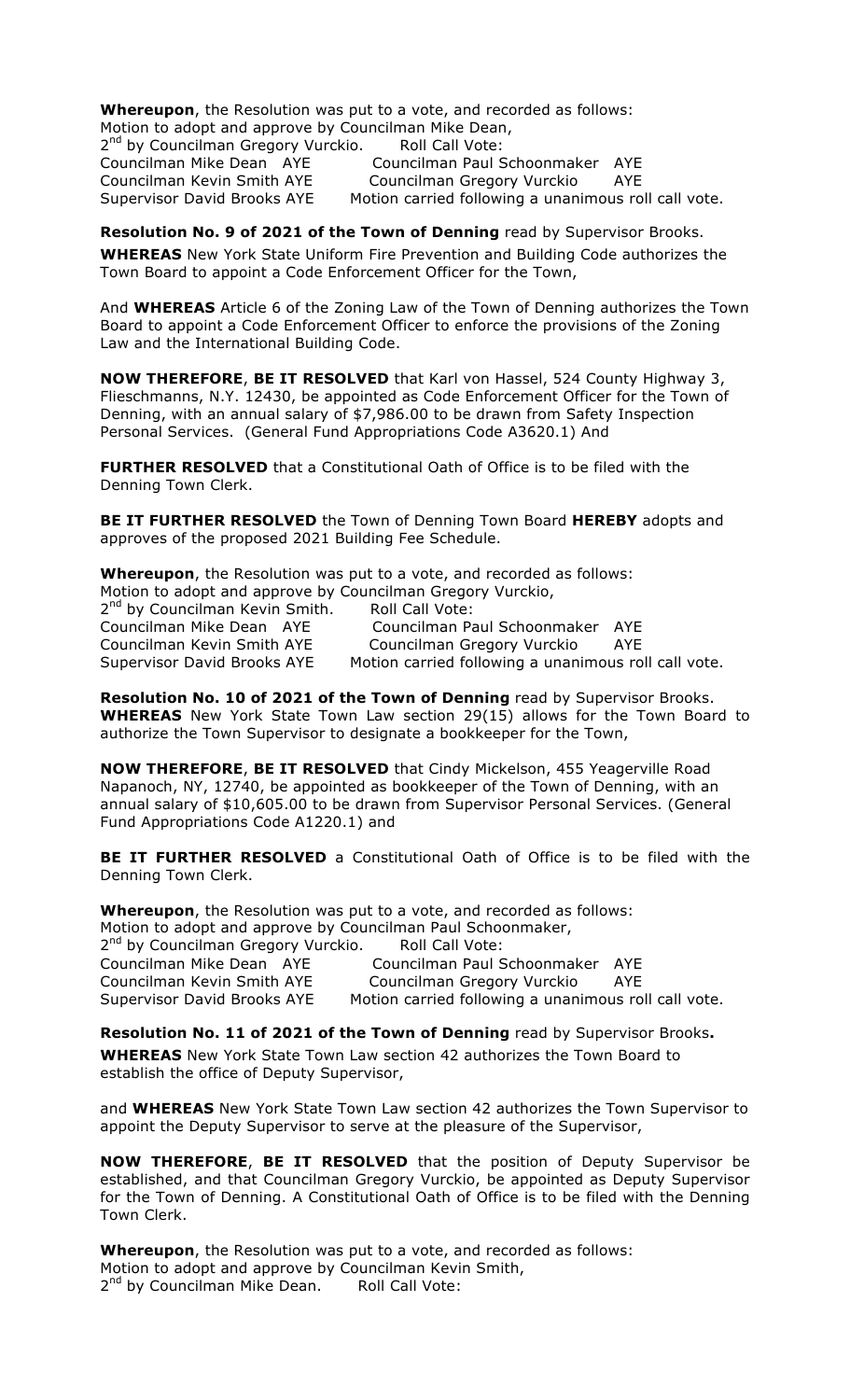Councilman Mike Dean AYE Councilman Paul Schoonmaker AYE Councilman Kevin Smith AYE Councilman Gregory Vurckio ABSTAIN Supervisor David Brooks AYE Motion carried following a unanimous roll call vote.

**Resolution No. 12 of 2021 of the Town of Denning** read by Supervisor Brooks. **WHEREAS** New York State Town Law section 32 (2) authorizes the Town Board to establish the office of Deputy Town Superintendent of Highways, and

**WHEREAS** New York State Town Law section 32 (2) authorizes the Town Highway Superintendent to appoint Robert Totten as the Deputy Highway Superintendent to serve at the pleasure of the Town Highway Superintendent,

**NOW, THEREFORE**, **BE IT RESOLVED** that the position of Deputy Highway Superintendent which was established previously and is a non competitive class of civil service for the Town of Denning, with an annual salary of \$1,951.00, to be drawn from Superintendent of Highways Personal Services. (General Fund Appropriations Code A5010.1) and

**BE IT FURTHER RESOLVED** a Constitutional Oath of Office is to be filed with the Denning Town Clerk.

**Whereupon**, the Resolution was put to a vote, and recorded as follows: Motion to adopt and approve by Councilman Mike Dean, 2<sup>nd</sup> by Councilman Paul Schoonmaker. Roll Call Vote:<br>Councilman Mike Dean AYE Councilman Paul Sch Councilman Paul Schoonmaker AYE Councilman Kevin Smith AYE Councilman Gregory Vurckio AYE Supervisor David Brooks AYE Motion carried following a unanimous roll call vote.

**Resolution No. 13 of 2021 of the Town of Denning** read by Supervisor Brooks. **WHEREAS** New York State Public Health Law section 4121 and 4123 authorizes the Town Board to appoint a Registrar of Vital Statistics,

**NOW, THEREFORE**, **BE IT RESOLVED** that Joy Monforte, 75 Woodfield Road, Grahamsville, NY 12740, serving as Denning Town Clerk, be appointed as Registrar of Vital Statistics with an annual salary of \$50.00, to be drawn from Registrar of Vital Statistics Personal Services. (General Fund Appropriations Code A4020.1) and

**BE IT FURTHER RESOLVED** an original Notification of Appointment of Registrar of Vital Statistics to be filed with the NYSDoH, a copy with the Ulster County Clerk, as well as retaining a copy for the Towns records.

**Whereupon**, the Resolution was put to a vote, and recorded as follows: Motion to adopt and approve by Councilman Gregory Vurckio,<br>2<sup>nd</sup> by Councilman Paul Schoonmaker. Roll Call Vote: <sup>1</sup> by Councilman Paul Schoonmaker. And Call Vote: Councilman Mike Dean AYE Councilman Paul Schoonmaker AYE Councilman Kevin Smith AYE Councilman Gregory Vurckio AYE Supervisor David Brooks AYE Motion carried following a unanimous roll call vote.

**Resolution No. 14 of 2021 of the Town of Denning** read by Supervisor Brooks. **WHEREAS** New York State Town Law section 27 authorizes the Town Board to determine the salaries of town officers and employees, and

**WHEREAS** New York State Public Officers Law section 9 provides for the designation of order in which two or more appointed deputies may act, and

**WHEREAS**, under Civil Service Law §41 Deputies of principal executives fall within the exempt class of civil service only when they are authorized by law to act generally for and in place of their principals; and

**WHEREAS** Public Officers Law section 10 and 25 require the taking of oath of office by all town officers,

**NOW, THEREFORE, BE IT, RESOLVED** that Tammy Beck, Denning, NY 12740, be appointed as First Deputy Town Clerk/Tax Collector and as Records Management Technician for the Town of Denning, with an annual salary of \$5,987.00 to be drawn from Town Clerk Personal Services, and as Deputy Registrar.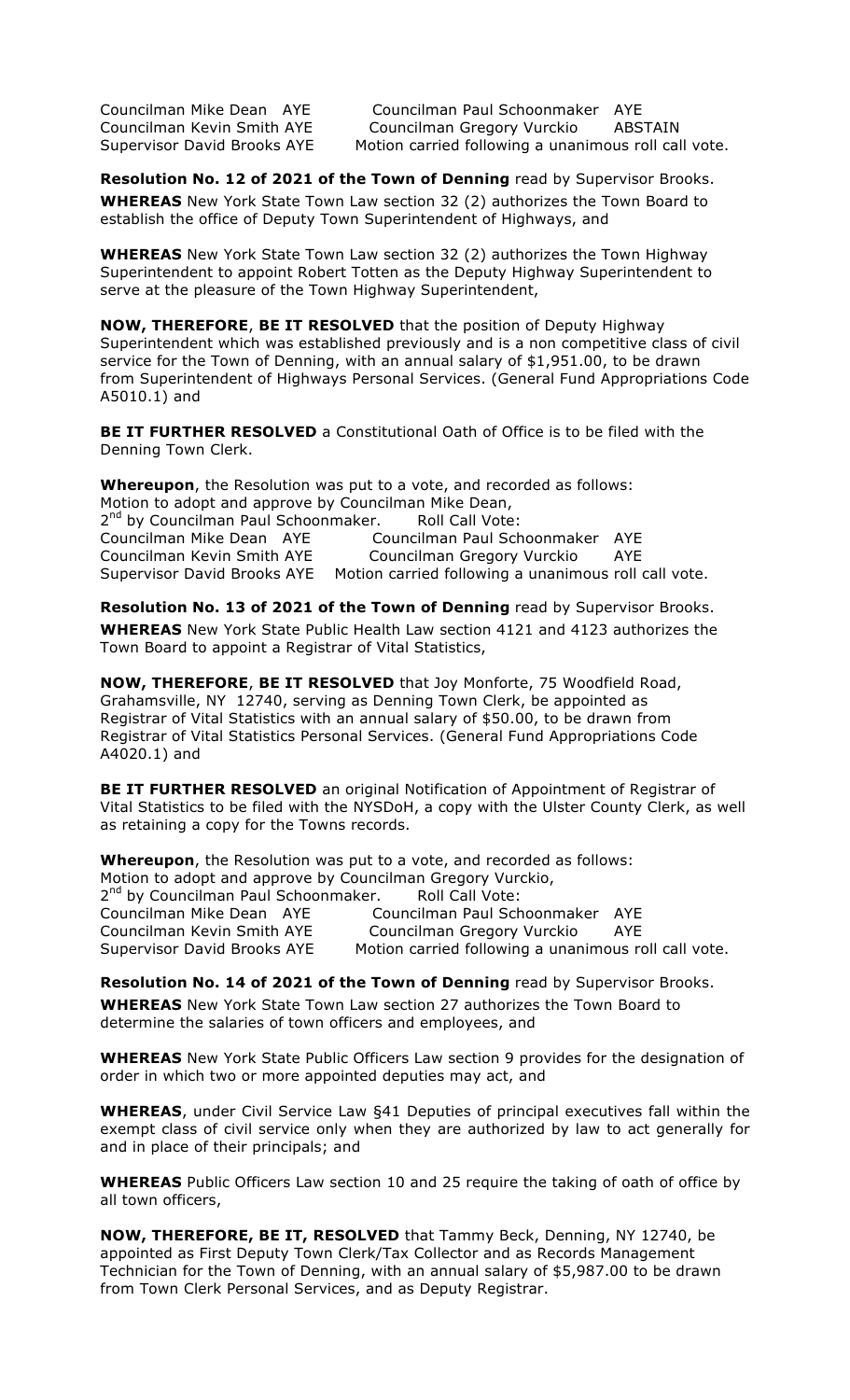(General Fund appropriations code A1410.1)

**NOW, THEREFORE, BE IT**, **RESOLVED** that Jeanne Kepley, be appointed as Second Deputy Town Clerk/Tax Collector and as Records Management Technician for the Town of Denning.

**NOW THEREFORE BE IT FURTHER RESOLVED** that the Deputies to the Town Clerk/Tax Collector be required to take and subscribe a constitutional Oath of Office to be filed with the Town Clerk as well as a Confidentiality Oath to be on file in the Office of the Town Clerk, with an Oath of Office to be filed in the Office of the Ulster County Clerk. and

**FURTHER,** an original Notification of Appointment of Deputy Registrar of Vital Statistics to be filed with the NYSDoH, a copy with the Ulster County Clerk, as well as retaining a copy for the Towns records.

**Whereupon**, the Resolution was put to a vote, and recorded as follows: Motion to adopt and approve by Councilman Kevin Smith, 2<sup>nd</sup> by Councilman Mike Dean. Roll Call Vote:

Councilman Mike Dean AYE Councilman Paul Schoonmaker AYE Councilman Kevin Smith AYE Councilman Gregory Vurckio AYE Supervisor David Brooks AYE Motion carried following a unanimous roll call vote.

### **Resolution No. 15 of 2021 of the Town of Denning** read by Supervisor Brooks.

**WHEREAS** New York State Town Law section 27 authorizes the Town Board to determine the salaries of town officers and employees, and

**WHEREAS** New York State Civil Service Law sections 35 and 40 establish jurisdictional classification of positions, with provisions for a definition of noncompetitive classification of employment positions subject to Town Council appointment,

**NOW THEREFORE BE IT RESOLVED** that Tammy Beck be appointed as Clerk to the Justice Court with an hourly wage of \$13.95 not to exceed \$4,045.00 yearly, to be drawn from Justice Personal Services. (General Fund Appropriations Code A1110.1) and

**FURTHER**, an original Oath of Office is to be filed with Ulster County Clerk, as well as retaining an original for the Towns records.

**Whereupon**, the Resolution was put to a vote, and recorded as follows: Motion to adopt and approve by Councilman Paul Schoonmaker,

2<sup>nd</sup> by Councilman Kevin Smith. Roll Call Vote: Councilman Mike Dean AYE Councilman Paul Schoonmaker AYE Councilman Kevin Smith AYE Councilman Gregory Vurckio AYE Supervisor David Brooks AYE Motion carried following a unanimous roll call vote.

**Resolution No. 16 of 2021 of the Town of Denning** read by Supervisor Brooks. **WHEREAS** New York State Arts and Cultural Affairs Law section 57.07 authorizes the Town Supervisor to appoint a Local Historian,

**NOW, THEREFORE**, **BE IT RESOLVED** that Tom McGee, 5444 Red Hill Road, Claryville, NY 12725, be appointed as Historian for the Town of Denning.

**BE IT FURTHER RESOLVED** that a Constitutional Oath of Office is to be filed with the Denning Town Clerk.

**Whereupon**, the Resolution was put to a vote, and recorded as follows: Motion to adopt and approve by Councilman Mike Dean, 2<sup>nd</sup> by Councilman Gregory Vurckio. Roll Call Vote: Councilman Mike Dean AYE Councilman Paul Schoonmaker AYE Councilman Kevin Smith AYE Councilman Gregory Vurckio AYE Supervisor David Brooks AYE Motion carried following a unanimous roll call vote.

**Resolution No. 17 of 2021 of the Town of Denning** read by Supervisor Brooks. **WHEREAS** New York State Agriculture & Market Law section 114 authorizes the Town Board to appoint a Dog Control Officer for the Town,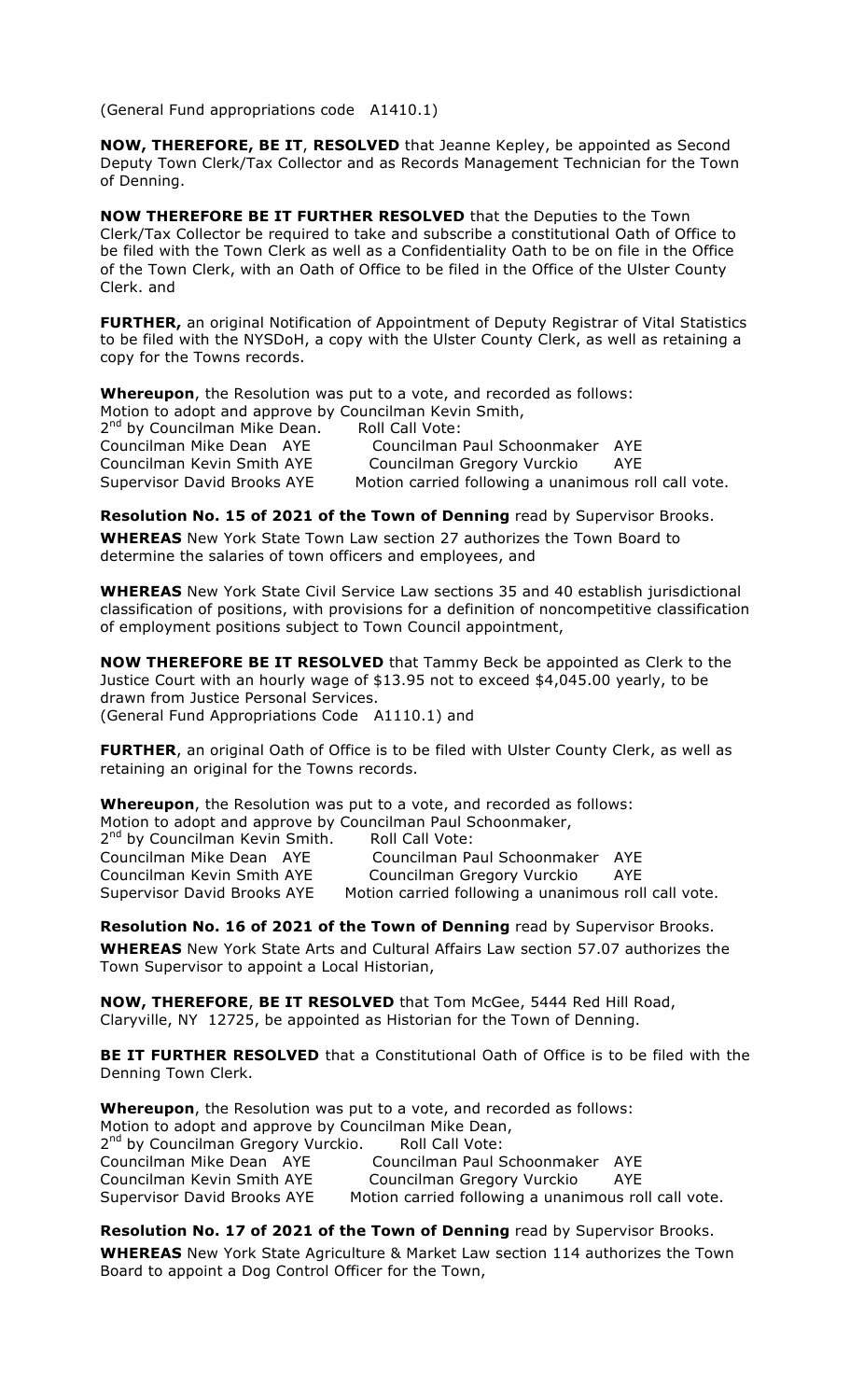**NOW, THEREFORE**, **BE IT RESOLVED** that Archie Ackerley Jr., 26 Schultz Road, Claryville, New York, 12725, be appointed as Dog Control Officer for the Town of Denning, with an annual salary of \$649.00, to be drawn from Control of Dogs Personal Services.

(General Fund Appropriations Code A3510.1) and

**BE IT FURTHER RESOLVED** a Constitutional Oath of Office is to be filed with the Denning Town Clerk.

**Whereupon**, the Resolution was put to a vote, and recorded as follows: Motion to adopt and approve by Councilman Paul Schoonmaker, 2<sup>nd</sup> by Councilman Kevin Smith. Roll Call Vote: Councilman Mike Dean AYE Councilman Paul Schoonmaker AYE Councilman Kevin Smith AYE Councilman Gregory Vurckio AYE Supervisor David Brooks AYE Motion carried following a unanimous roll call vote.

**Resolution No. 18 of 2021 of the Town of Denning** read by Supervisor Brooks.

**WHEREAS** Town Law § 20(1)(a) and (b) authorizes the Town Board to appoint employees it deems necessary for the proper conduct of the affairs of the Town,

**NOW THEREFORE BE IT RESOLVED** to appoint Richard Lowe who resides at 34 Voss Road, Claryville, NY to the position of Town of Denning Recycling Manager, at a salary of \$15.60 per hour to be drawn from Refuse and Garbage Personal Services. (General Fund Appropriations Code A8160.1) and

**BE IT FURTHER RESOLVED** that a Constitutional Oath of Office is to be filed with the Denning Town Clerk.

**Whereupon**, the Resolution was put to a vote, and recorded as follows: Motion to adopt and approve by Councilman Gregory Vurckio,

2<sup>nd</sup> by Councilman Mike Dean. Roll Call Vote: Councilman Mike Dean AYE Councilman Paul Schoonmaker AYE Councilman Kevin Smith AYE Councilman Gregory Vurckio AYE Supervisor David Brooks AYE Motion carried following a unanimous roll call vote.

**Resolution No. 19 of 2021 of the Town of Denning** read by Supervisor Brooks. **WHEREAS** New York State Town Law section 267 and 271 require annual

appointments to the Town Planning Board and Zoning Board of Appeals with designated terms of office on a calendar year basis, and

**WHEREAS** Local Law No.3 of 2001 of the Town of Denning requires an annual appointment to the Town Board of Ethics with designated terms of office on a calendar year basis, and

**WHEREAS** Public Officers Law section 10 and 25 require the taking of the Oath of Office by all town officers,

**NOW, THEREFORE**, be it **RESOLVED** that a review of remaining terms of office for members of the Town Planning Board, Zoning Board of Appeals and Board of Ethics be announced on an annual basis at the Town Board organizational meeting.

**FURTHER**, **RESOLVED** that all newly appointed members be required to take and subscribe a constitutional Oath of Office to be filed with the Town Clerk, and that each member shall be notified of appointment and duration of term in writing by first class mail no later than 10 business days following the annual organizational meeting. And

**NOW, THEREFORE**, **BE IT RESOLVED** that these residents are Board appointed or reappointed to said Boards:

| <b>Planning Board</b> (7-Year Term)<br>Katherine Parr<br>Vacancy        | - expire 12/31/2027<br>- expire 12/32/2026 |
|-------------------------------------------------------------------------|--------------------------------------------|
| <b>Zoning Board of Appeals</b> (5-year term)<br>Vacancy                 | - expire 12/31/2025                        |
| <b>Board of Ethics</b> (3-Year Term)<br>Jane Carminati (Re-Appointment) | - expire 12/31/2023                        |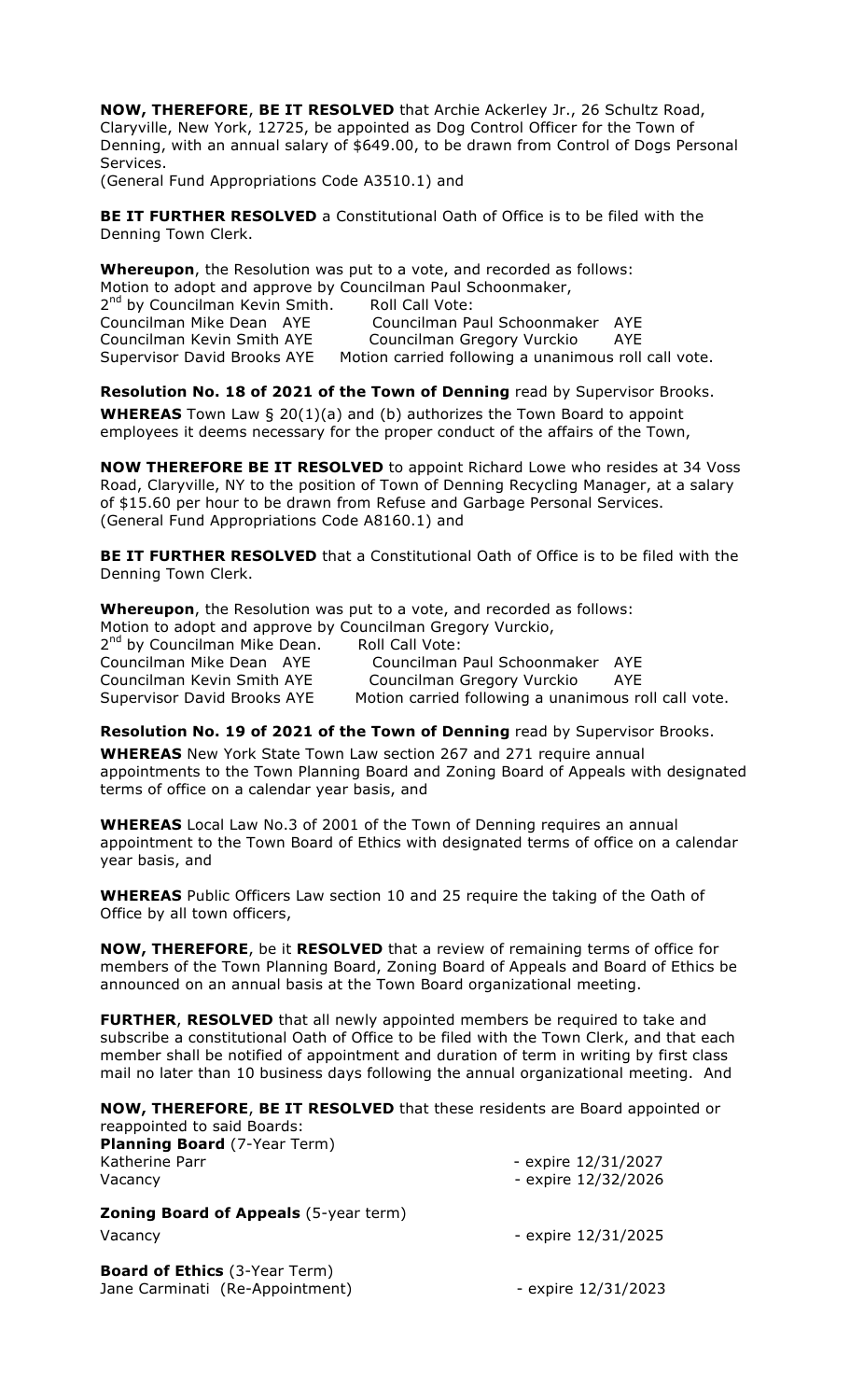| 2 <sup>nd</sup> by Councilman Mike Dean.    | <b>Whereupon</b> , the Resolution was put to a vote, and recorded as follows:<br>Motion to adopt and approve by Councilman Paul Schoonmaker,<br>Roll Call Vote: |
|---------------------------------------------|-----------------------------------------------------------------------------------------------------------------------------------------------------------------|
| Councilman Mike Dean AYE                    | Councilman Paul Schoonmaker AYE                                                                                                                                 |
| Councilman Kevin Smith AYE                  | Councilman Gregory Vurckio<br><b>AYE</b>                                                                                                                        |
| <b>Supervisor David Brooks AYE</b>          | Motion carried following a unanimous roll call vote.                                                                                                            |
| Review of remaining terms:                  |                                                                                                                                                                 |
| Planning Board (7-year term)                |                                                                                                                                                                 |
| Katherine Parr                              | - expire 12/31/2027                                                                                                                                             |
| Joe Sibiga                                  | - expire 12/31/2021                                                                                                                                             |
| Stephen E. Bobik                            | - expire 12/31/2022                                                                                                                                             |
| Anthony Carminati                           | - expire 12/31/2025                                                                                                                                             |
| <b>Travis Coddington</b>                    | - expire 12/31/2024                                                                                                                                             |
| Chris McInerney                             | - expire 12/31/2023                                                                                                                                             |
| Vacancy                                     | - expire 12/31/2026                                                                                                                                             |
| <b>Zoning Board of Appeal (5-year term)</b> |                                                                                                                                                                 |
| <b>Frances Chiwiwi</b>                      | - expire 12/31/2021                                                                                                                                             |
| Mark Boncek                                 | - expire 12/31/2022                                                                                                                                             |
| John Barnum                                 | - expire 12/31/2024                                                                                                                                             |
| Archie Ackerley                             | - expire 12/31/2023                                                                                                                                             |
| Vacancy                                     | - expire 12/31/2025                                                                                                                                             |
| Board of Ethics (3-year term)               |                                                                                                                                                                 |
| Jane Carminati                              | - expire 12/31/2023                                                                                                                                             |
| William Leudemann                           | - expire 12/31/2022                                                                                                                                             |
| Jeanne Kepley                               | - expire 12/31/2021                                                                                                                                             |
|                                             | <b>Board of Assessment Review</b> (October $1^{st}$ to September 30 <sup>th</sup> - 5-year term)                                                                |
| <b>William Geelam</b>                       | - expire 9/30/2022                                                                                                                                              |
| Casey Witthohn                              | - expire 9/30/2023                                                                                                                                              |
| Nancy Parrow                                | - expire 9/30/2024                                                                                                                                              |

**Resolution No. 20 of 2021 of the Town of Denning** read by Supervisor Brooks. **WHEREAS** New York State Town Law section 27 authorizes the Town Board to determine the salaries of town officers and employees,

**NOW, THEREFORE**, **BE IT RESOLVED** that the following salaries be fixed for the listed town officers and employees for the Fiscal Year 2021 and as approved in the adopted 2021 Budget.

| <b>Town Officers:</b>                  |                     |
|----------------------------------------|---------------------|
| Supervisor                             | \$17,000.00         |
| Councilpersons (4) each                | 1,500.00            |
| Superintendent of Highways             | 52,033.00           |
| Deputy Superintendent of Highways      | 1,951.00            |
| Town Clerk/ Tax Collector              | 30,500.00           |
| First Deputy Town Clerk/ Tax Collector | 5,987.00            |
| <b>Town Justice</b>                    | 8,000.00            |
| Assessor                               | 13,899.00           |
| Code Enforcement/Building Inspector    | 7,986.00            |
| Bookkeeper                             | 10,605.00           |
| Dog Control                            | 649.00              |
| Registrar of Vital Statistics          | 50.00               |
| Recycling Manager                      | \$15.60 per hour    |
| Clerk to Justice Court                 | 13.95 per hour      |
| <b>Court Security Officer</b>          | 15.80 per hour      |
| Records Management/ IT Tech            | 25.75 per hour      |
| House Cleaning                         | \$1,446.00 Annually |
| Planning / Zoning Clerk                | 13.95 per hour      |
| <b>New Position</b>                    | \$13.95 per hour    |
|                                        |                     |

# **Highway Employees:**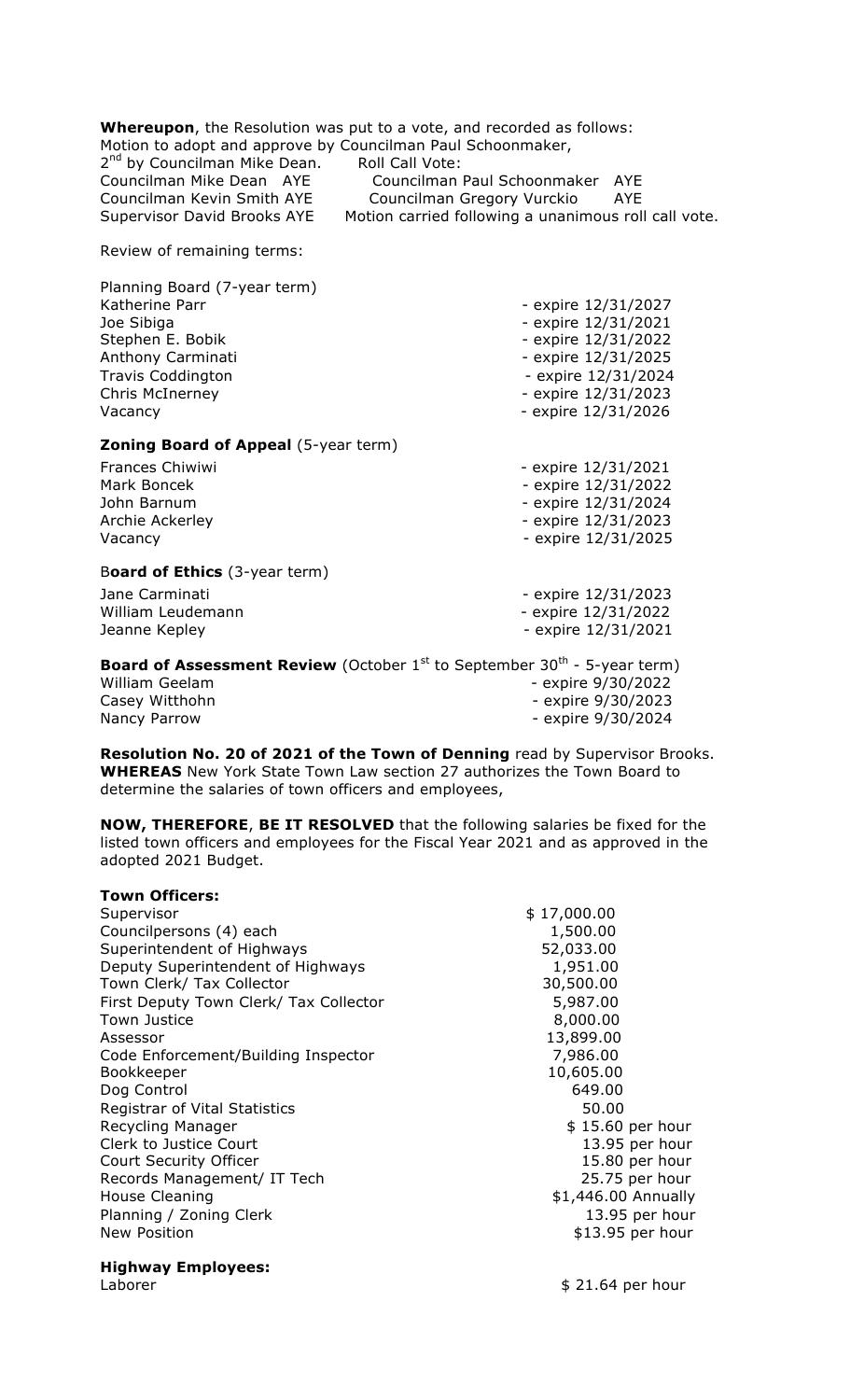Starting Salary 19.81 per hour Heavy Equipment Operator Class B 22.42 per hour Starting Salary 20.60 per hour Heavy Equipment Operator Class A 23.14 per hour Starting Salary 21.94 per hour Foreman \$ 24.59 per hour

**Whereupon**, the Resolution was put to a vote, and recorded as follows:

Motion to adopt and approve by Councilman Mike Dean, 2<sup>nd</sup> by Councilman Gregory Vurckio. Roll Call Vote: Councilman Mike Dean AYE Councilman Paul Schoonmaker AYE Councilman Kevin Smith AYE Councilman Gregory Vurckio AYE Supervisor David Brooks AYE Motion carried following a unanimous roll call vote.

**Resolution No. 21 of 2021 of the Town of Denning** read by Supervisor Brooks**.**

**WHEREAS** Public Officers Law section 11 (2) authorizes the Town Board to approve the procurement of a blanket undertaking from any duly authorized corporate surety covering Officers, Clerks and Employees of the Town, And

**WHEREAS** the Town Clerk / Tax Collector / Bookkeeper as well as any Officers and Employees of the Town of Denning will properly account for and pay over any and all monies received in the course of fulfilling Said person(s) duties.

**NOW, THEREFORE**, **BE IT RESOLVED** that the public officers bond issued by National Grange Mutual with coverage of \$10,000 for Public Officials and \$800,000 excess for Tax Collectors be procured from Mike Preis, Inc. at the annual premium of \$475.00 to be drawn from Unallocated Insurance.

(General Fund Appropriations Code A1910.4).

**Whereupon**, the Resolution was put to a vote, and recorded as follows: Motion to adopt and approve by Councilman Paul Schoonmaker, 2<sup>nd</sup> by Councilman Kevin Smith. Roll Call Vote: Councilman Mike Dean AYE Councilman Paul Schoonmaker AYE Councilman Kevin Smith AYE Councilman Gregory Vurckio AYE

Supervisor David Brooks AYE Motion carried following a unanimous roll call vote.

**Resolution No. 22 of 2021 of the Town of Denning** read by Supervisor Brooks.

**WHEREAS** New York State has eliminated dog licensing responsibilities as of January 1, 2011 and

**WHEREAS** the Town is now required to set licensing fees and collect a fee for the New York State Animal Population Control Fund. And

**WHEREAS** many licenses are renewed by mail with its added cost.

**NOW THEREFORE BE IT RESOLVED** that **SAID** licensing fees shall include the \$1 and \$3.00 fee as required by New York State. And

**WHEREAS** New York State mandates a \$7.50 difference between the two licenses.

**NOW THEREFORE BE IT FURTHER RESOLVED** that the Town of Denning **HEREBY** sets the following dog licensing fees for the year 2021:

Spayed and Neutered fee \$5.00

Unaltered fee \$12.50

**Whereupon**, the Resolution was put to a vote, and recorded as follows: Motion to adopt and approve by Councilman Paul Schoonmaker, 2<sup>nd</sup> by Councilman Mike Dean. Roll Call Vote: Councilman Mike Dean AYE Councilman Paul Schoonmaker AYE Councilman Kevin Smith AYE Councilman Gregory Vurckio AYE Supervisor David Brooks AYE Motion carried following a unanimous roll call vote.

**Resolution No. 23 of 2021 of the Town of Denning** read by Supervisor Brooks*.* **WHEREAS** the Town of Denning Town Board feels that a liaison to the Town's Planning Board is a benefit to the Town as a Whole,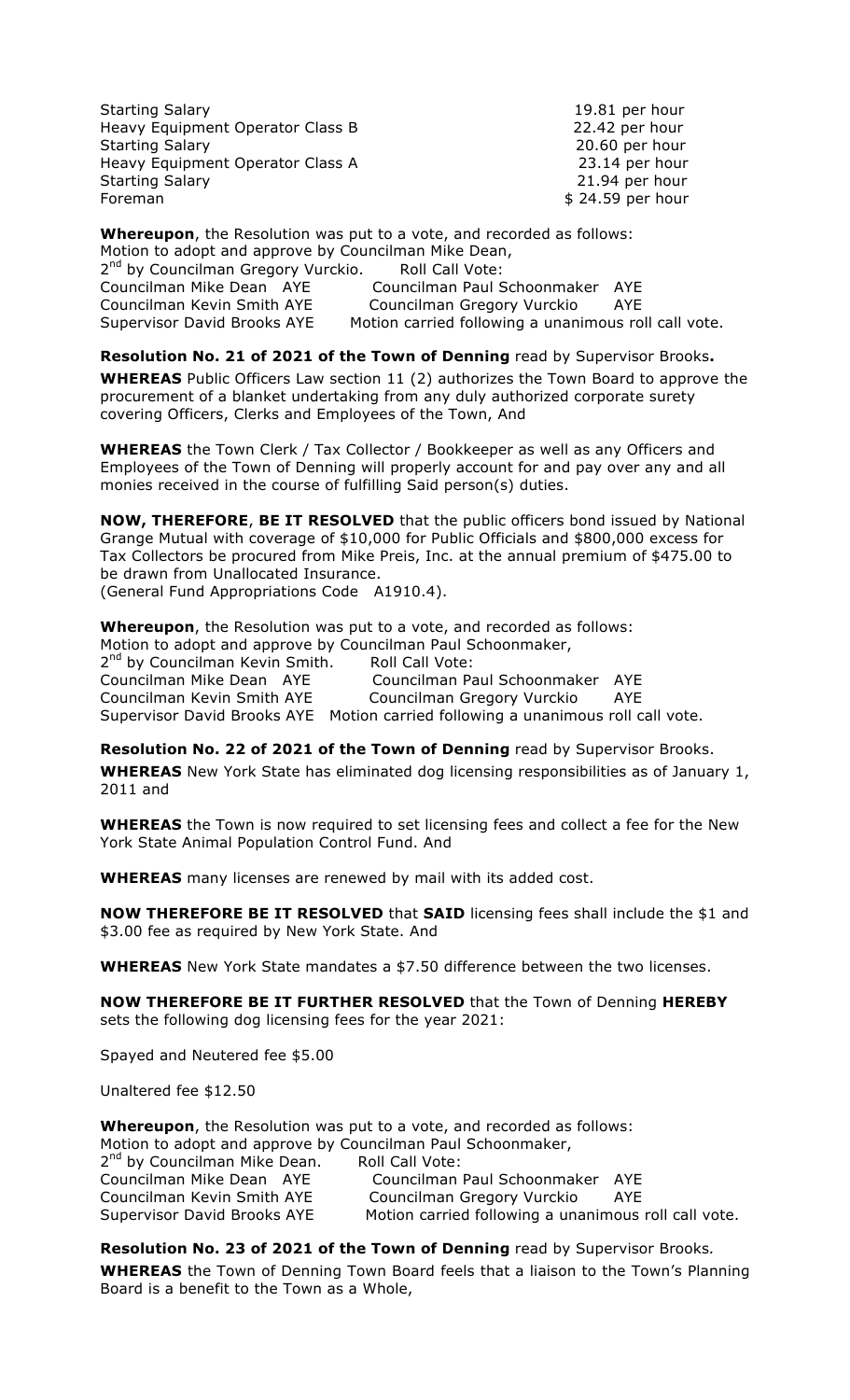**NOW THEREFORE BE IT FURTHER RESOLVED** that Councilman Kevin Smith be re-appointed SAID liaison to the Denning Planning Board.

**Whereupon**, the Resolution was put to a vote, and recorded as follows: Motion to adopt and approve by Councilman Paul Schoonmaker, 2<sup>nd</sup> by Councilman Gregory Vurckio. Roll Call Vote: Councilman Mike Dean AYE Councilman Paul Schoonmaker AYE Councilman Kevin Smith ABSTAIN Councilman Gregory Vurckio AYE Supervisor David Brooks AYE Motion carried following a unanimous roll call vote.

**Resolution No. 24 of 2021 of the Town of Denning** read by Supervisor Brooks. **WHEREAS** New York State Town Law section 27 authorizes the Town Board to determine the salaries of town officers and employees, and

**WHEREAS** New York State Civil Service Law sections 35 and 40 establish jurisdictional classification of positions, with provisions for a definition of noncompetitive classification of employment positions subject to Town Council appointment,

**NOW THEREFORE BE IT RESOLVED** that Mr. Matt Woods and or Mr. Scott Mickelson be appointed to the position of Court Security Office to the Justice Court (which was established in July of 2017), with an hourly wage of \$15.80, to be drawn from Justice Personal Services.

(General Fund appropriations code A1110.1) and

**BE IT FURTHER RESOLVED** that a Constitutional Oath of Office is to be filed with the Denning Town Clerk.

**Whereupon**, the Resolution was put to a vote, and recorded as follows: Motion to adopt and approve by Councilman Mike Dean, 2<sup>nd</sup> by Councilman Gregory Vurckio. Roll Call Vote: Councilman Mike Dean AYE Councilman Paul Schoonmaker AYE Councilman Kevin Smith AYE Councilman Gregory Vurckio AYE Supervisor David Brooks AYE Motion carried following a unanimous roll call vote.

**Resolution No. 25 of 2021 of the Town of Denning** read by Supervisor Brooks. **WHEREAS** the Denning Town Board seeks a Financial Manager for Accounting, the financial information in conformity with GAAP. As set forth by the Comptroller of the State of New York and as found in the Accounting and Reporting Manual.

**NOW THEREFORE BE IT RESOLVED** that the Town of Denning Town Board **HEREBY** appoints Teri Lockhart as the Financial Manager for Accounting for the Town of Denning in the amount of \$5,200.00 for the year 2021.

**Whereupon**, the Resolution was put to a vote, and recorded as follows: Motion to adopt and approve by Councilman Kevin Smith, 2<sup>nd</sup> by Councilman Paul Schoonmaker. Roll Call Vote:<br>Councilman Mike Dean AYE Councilman Paul Sch Councilman Paul Schoonmaker AYE Councilman Kevin Smith AYE Councilman Gregory Vurckio AYE Supervisor David Brooks AYE Motion carried following a unanimous roll call vote.

**Resolution No. 26 of 2021 of the Town of Denning** read by Supervisor Brooks. **WHEREAS** the the Town of Denning had previously created the Claryville Community Septic Maintenance District. And

**WHEREAS** on June 30<sup>th</sup>, 2020, \$3,148,268.75 was received from the Community Wastewater Management Program for the Hamlet of Claryville per an Agreement with the Catskill Watershed Corporation (CWC) signed in 2015. And

**WHEREAS**, the funds are to be set up into a Community Wastewater Management Capital Project. And

**WHEREAS** as annual Resolution is required to fund the CCSWD budget. And

**WHEREAS "**the balance of appropriations which are not encumbered lapse at the close of the fiscal year, except that an appropriations for the capital purpose continues in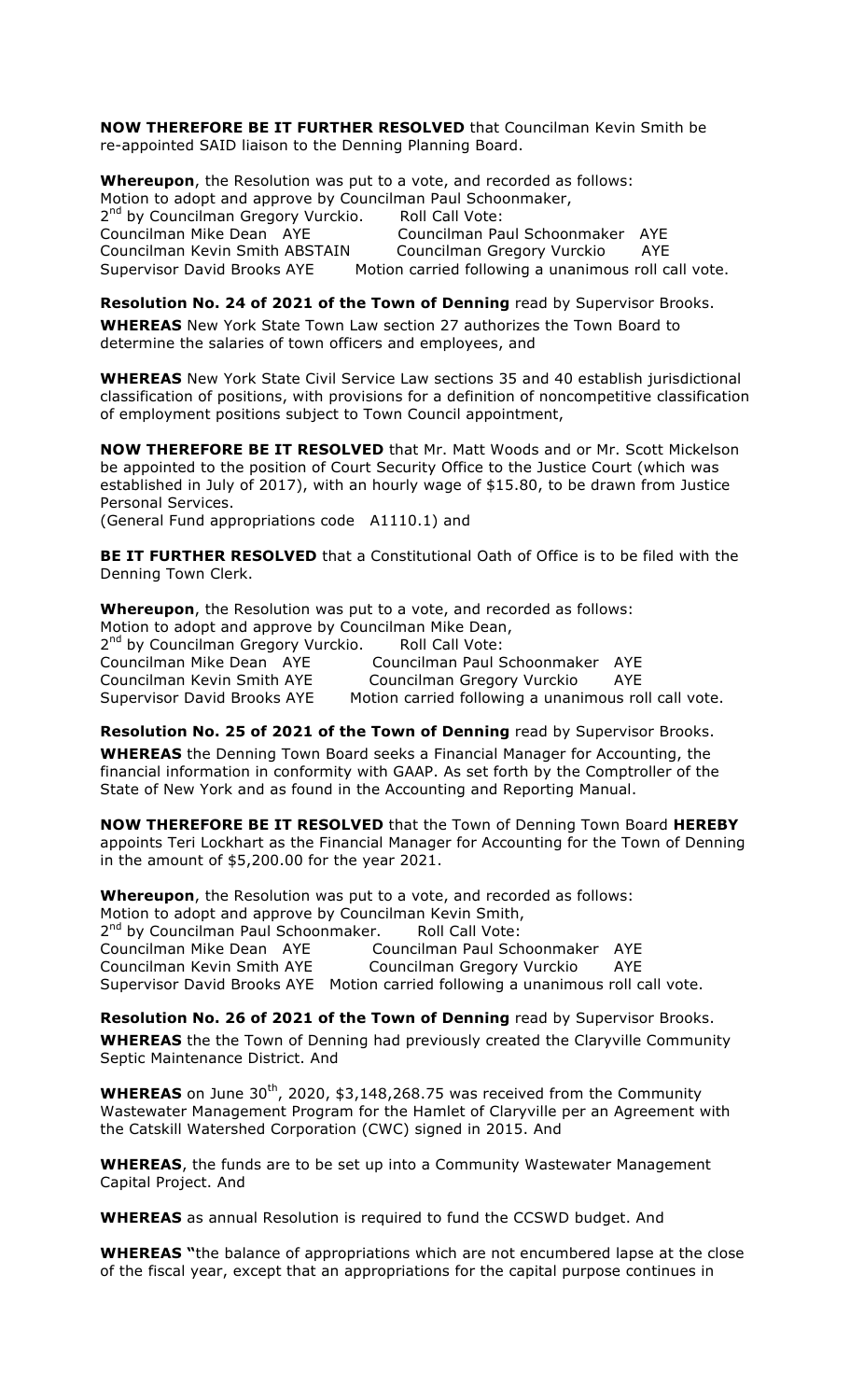force until the purpose for which it was made has been accomplished or abandoned." per New York State Law § 111.

**NOW THEREFORE BE IT RESOLVED** that appropriated \$125,267.57 to cover voucher payments, in Sewage Treatment & Disposal Equipment Appropriations Code H8130.2. And

**BE IT FURTHER RESOLVED** that \$5,000.00 be placed in Sewage Treatment & Disposal Personal Services Appropriations Code H8130.1.

**NOW THEREFOE BE IT RESOLVED** that the Town of Denning Town Board **HEREBY** authorizes the Supervisor to increase estimated revenue H510, and H2189 Other Home & Community Services Income, and Appropriations H8130.2 Sewage Treatment Disposal Capital Outlay with the balance of \$3,000,000.00.

**Whereupon**, the Resolution was put to a vote, and recorded as follows: Motion to adopt and approve by Councilman Paul Schoonmaker, 2<sup>nd</sup> by Councilman Mike Dean. Roll Call Vote: Councilman Mike Dean AYE Councilman Paul Schoonmaker AYE Councilman Kevin Smith AYE Councilman Gregory Vurckio AYE Supervisor David Brooks AYE Motion carried following a unanimous roll call vote.

The Denning Town Board reviews the submitted policies and the vote is recorded as follows.

The 2021 Fund Balance Policy is reviewed. **Whereupon**, the Policy was put to a vote, and recorded as follows: Motion to adopt and approve by Councilman Kevin Smith, 2<sup>nd</sup> by Councilman Mike Dean. Roll Call Vote: Councilman Mike Dean AYE Councilman Paul Schoonmaker AYE Councilman Gregory Vurckio AYE Supervisor David Brooks AYE Motion carried following a unanimous roll call vote.

The 2021 Procurement Policy containing Resolution No. 30A of 2018 regarding professional services has been included in the policy, for information and ease of use in the Procurement.

**Whereupon**, the Policy was put to a vote, and recorded as follows:

|                                                                                                                                 | Motion to adopt and approve by Councilman Paul Schoonmaker, |
|---------------------------------------------------------------------------------------------------------------------------------|-------------------------------------------------------------|
| $\mathsf{and} \quad \mathsf{a} \quad \mathsf{b} \quad \mathsf{b} \quad \mathsf{b} \quad \mathsf{c} \quad \mathsf{b} \mathsf{b}$ |                                                             |

| 2 <sup>nd</sup> by Councilman Kevin Smith. | <b>Roll Call Vote:</b>                               |
|--------------------------------------------|------------------------------------------------------|
| Councilman Mike Dean AYE                   | Councilman Paul Schoonmaker AYE                      |
| Councilman Kevin Smith AYE                 | Councilman Gregory Vurckio<br>AYE                    |
| Supervisor David Brooks AYE                | Motion carried following a unanimous roll call vote. |

The Hwy. Snow Plowing, along with the previously adopted Resolution No. 47 of 2016. **Whereupon**, the Policy was put to a vote, and recorded as follows:

Motion to adopt and approve by Councilman Kevin Smith,

| 2 <sup>nd</sup> by Councilman Gregory Vurckio. | Roll Call Vote:                                      |     |
|------------------------------------------------|------------------------------------------------------|-----|
| Councilman Mike Dean AYE                       | Councilman Paul Schoonmaker AYE                      |     |
| Councilman Kevin Smith AYE                     | Councilman Gregory Vurckio                           | AYE |
| <b>Supervisor David Brooks AYE</b>             | Motion carried following a unanimous roll call vote. |     |

The Sexual Harassment and Discrimination Policy and complaint form. **Whereupon**, the Policy was put to a vote, and recorded as follows: Motion to adopt and approve by Councilman Mike Dean, 2<sup>nd</sup> by Councilman Paul Schoonmaker. Roll Call Vote: Councilman Mike Dean AYE Councilman Paul Schoonmaker AYE Councilman Kevin Smith AYE Councilman Gregory Vurckio AYE Supervisor David Brooks AYE Motion carried following a unanimous roll call vote. The IT User Policy.

**Whereupon**, the Policy was put to a vote, and recorded as follows: Motion to adopt and approve by Councilman Mike Dean, 2<sup>nd</sup> by Councilman Paul Schoonmaker. Roll Call Vote: Councilman Mike Dean AYE Councilman Paul Schoonmaker AYE Councilman Kevin Smith AYE Councilman Gregory Vurckio AYE<br>Supervisor David Brooks AYE Motion carried following a unanimous Motion carried following a unanimous roll call vote.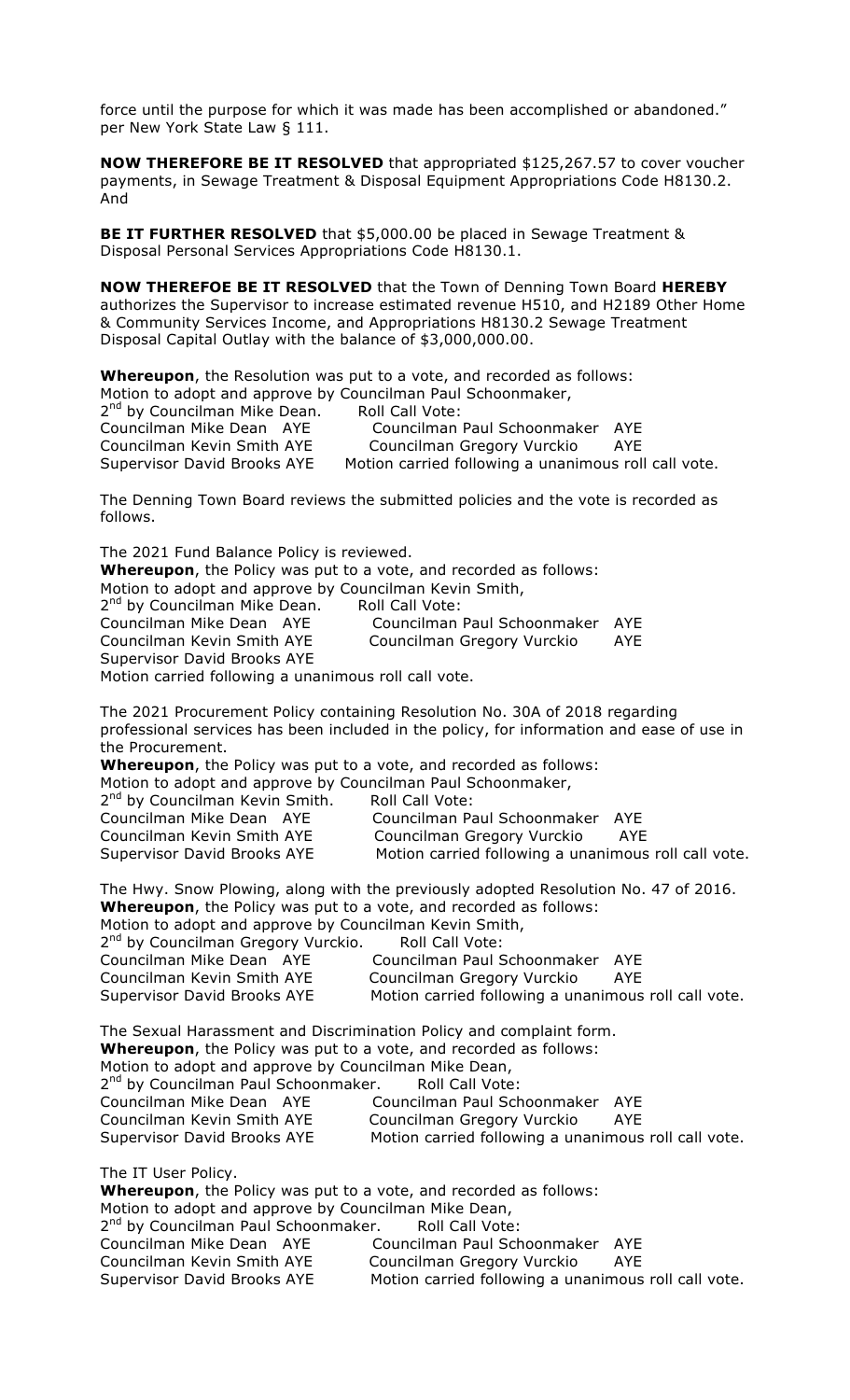The Credit Card Policy. **Whereupon**, the Policy was put to a vote, and recorded as follows: Motion to adopt and approve by Councilman Mike Dean, 2<sup>nd</sup> by Councilman Kevin Smith. Roll Call Vote: Councilman Mike Dean AYE Councilman Paul Schoonmaker AYE Councilman Kevin Smith AYE Councilman Gregory Vurckio AYE Supervisor David Brooks AYE Motion carried following a unanimous roll call vote. The Social Media Policy.

**Whereupon**, the Policy was put to a vote, and recorded as follows: Motion to adopt and approve by Councilman Gregory Vurckio, 2<sup>nd</sup> by Councilman Kevin Smith. Roll Call Vote: Councilman Mike Dean AYE Councilman Paul Schoonmaker AYE Councilman Kevin Smith AYE Councilman Gregory Vurckio AYE<br>Supervisor David Brooks AYE Motion carried following a unanimous Motion carried following a unanimous roll call vote.

The Cell Phone and Electronics Policy when Court is in session. **Whereupon**, the Policy was put to a vote, and recorded as follows: Motion to adopt and approve by Councilman Kevin Smith, 2<sup>nd</sup> by Councilman Mike Dean. Roll Call Vote: Councilman Mike Dean AYE Councilman Paul Schoonmaker AYE Councilman Kevin Smith AYE Councilman Gregory Vurckio AYE Supervisor David Brooks AYE Motion carried following a unanimous roll call vote.

(other policies have been permanently adopted and incorporated into the Handbook). The Town Board approves of and signs their acceptance of the format Policy Receipt.

Supervisor Comments:

- Supervisor Brooks informs the Board that the DEP is opening a 50-acre parcel by the fire tower, the rock overlook has similar views and is currently being accessed. The NYC Mayors office received complaints regarding the lack of legal access, therefore they will be formally opening it, to the public.
- The Town Board then reviews a map submitted by the DEP.
- Discussion follows.
- Supervisor Brooks reminds the Board, the Town can add, further non acquirable land in Town, per the MOA.
- Hwy. Super. Van Saders informs the Board of two 911 incidents in the past two weeks of cars driving down Dinch Road to get to the fire tower parking lot.
- It is a seasonal road and is closed. Brief discussion follows.
- Supervisor Brooks will reach out to the DEC for signage.

Supervisor Brooks calls for Councilmen Comments: There are no formal comments.

Supervisor Brooks call for Public Comment: There is none.

Supervisor Brooks call for any further comments or discussion. There is none.

Motion to adjourn 10:47 by Councilman Mike Dean, 2<sup>nd</sup> by Councilman Gregory Vurckio, All in favor. Motion carried.

Respectfully Submitted by Joy Monforte, RMC, Town Clerk, January 5<sup>th</sup>, 2020

Next Meeting: Tuesday, January  $12^{th}$ , 2020 at 6 pm at the Denning Town Hall.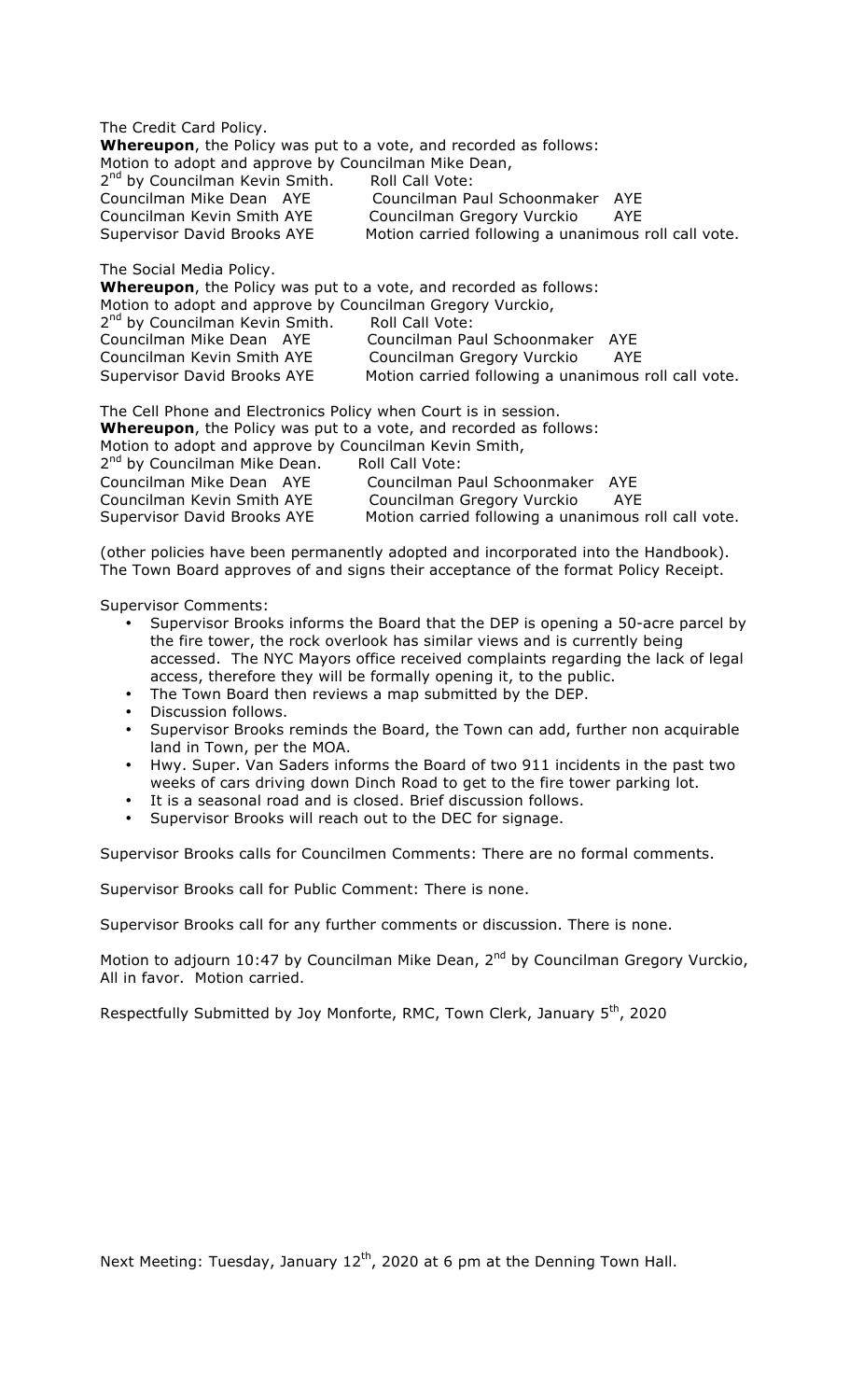## Town of Denning – Town Board Meeting

Meeting called to order at 6:06 p.m. by Supervisor Brooks. Held on Tuesday, January  $12<sup>th</sup>$ , 2021 at the Denning Town Hall.

Present: Supervisor Brooks

Councilmen: Kevin Smith, Gregory Vurckio, Paul Schoonmaker, and Mike Dean. Highway Superintendent Dan Van Saders.

Guest Camille O' Brien Senator Mike Martucci's Director of Legislative Affairs.

The Town Clerk Minute Book was signed prior to the meetings commencement.

The Town Clerk Cash Book, as well as, the final bank statements for all accounts, were reviewed, approved, accepted and signed by the Town Board prior to the commencement of the Town Board Meeting.

The Town Clerk gave the Board members their copy of the agenda and Resolution No. 27 of 2021.

### Pledge of Allegiance

Motion to adopt last months' minutes as presented, by Town Clerk Joy Monforte, by Councilman Mike Dean, 2<sup>nd</sup> by Councilman Kevin Smith. All in favor.

Guest: Camille O'Brien is welcomed by Supervisor Brooks and the Town Board. She explains the lack of information which was left in the Districts offices. They are approaching each town in the District to see what aid, projects or issues they can help with introduce themselves and get back ground information, as well. She has heard that the Town has swimming hole issues and requests information on the problems and on the Town in general.

Supervisor Brooks responds the Town of Denning consists of 63% NYS owned land, 10% NYCDEP, and 6% YMCA, owned land. Just over 98% of the Town is in the Catskill Watershed which gives us rules and regulations for building, septic's and more.

- > The 20% loss in NYS aid and AIMS funding has hurt us considerably.
- $\triangleright$  Due to Covid the Town has lost the donation from the YMCA, which helps the residents immensely, as it is budgeted monies.
- ! He comments he hopes the pandemic ends, so we can get back to normal.
- $\triangleright$  The hot button issues are the Blue Hole and the swimming hole down the road, it is not as bad as the Blue Hole but the problems are increasing. He is working with the NYSDEC and the Town of Neversink to help in resolving the issues down the road.
- $\triangleright$  The Town of Denning does not have a police force and relies on NY State Police, the Sheriffs and the NYCDEP. The NYCDEP does not want to be involved and even though it is a Priority 1B area, the DEP is absent.
- ! We rely heavily on the Rangers for enforcement. There are 130 Rangers for the entire State, we are taking away from other high use areas.
- $\triangleright$  Social Media has put us in focus and we are dealing with the repercussions of popularity.
- $\triangleright$  We now have a permit system, which the Town pushed for, and dumpsters, although it can be trying trying to get garbage in them and then get them emptied.
- $\triangleright$  There are campgrounds near the Blue Hole, all of the which are free.
- $\triangleright$  We created the Peekamoose Riparian Corridor, and cannot enforce it, we are taking Rangers form other areas which are now in high use.
- > Ms. O'Brien remarks it sounds like the pandemic has exposed weaknesses.
- ! Discussion opened on DASNY Grants, funding and the paperwork.
- ! Supervisor Brooks remarks per his last phone conversation with DASNY, funding had been set aside.
- ! Ms. O' Brien, thanks the Board for the information and states the office is always available, she gives her email address to the Board.
- ! Supervisor Brooks and the Town Board thank her for attending and look forward to working with her.

Correspondence – None Received by Supervisor Brooks

Highway Report: by Superintendent Dan Van Saders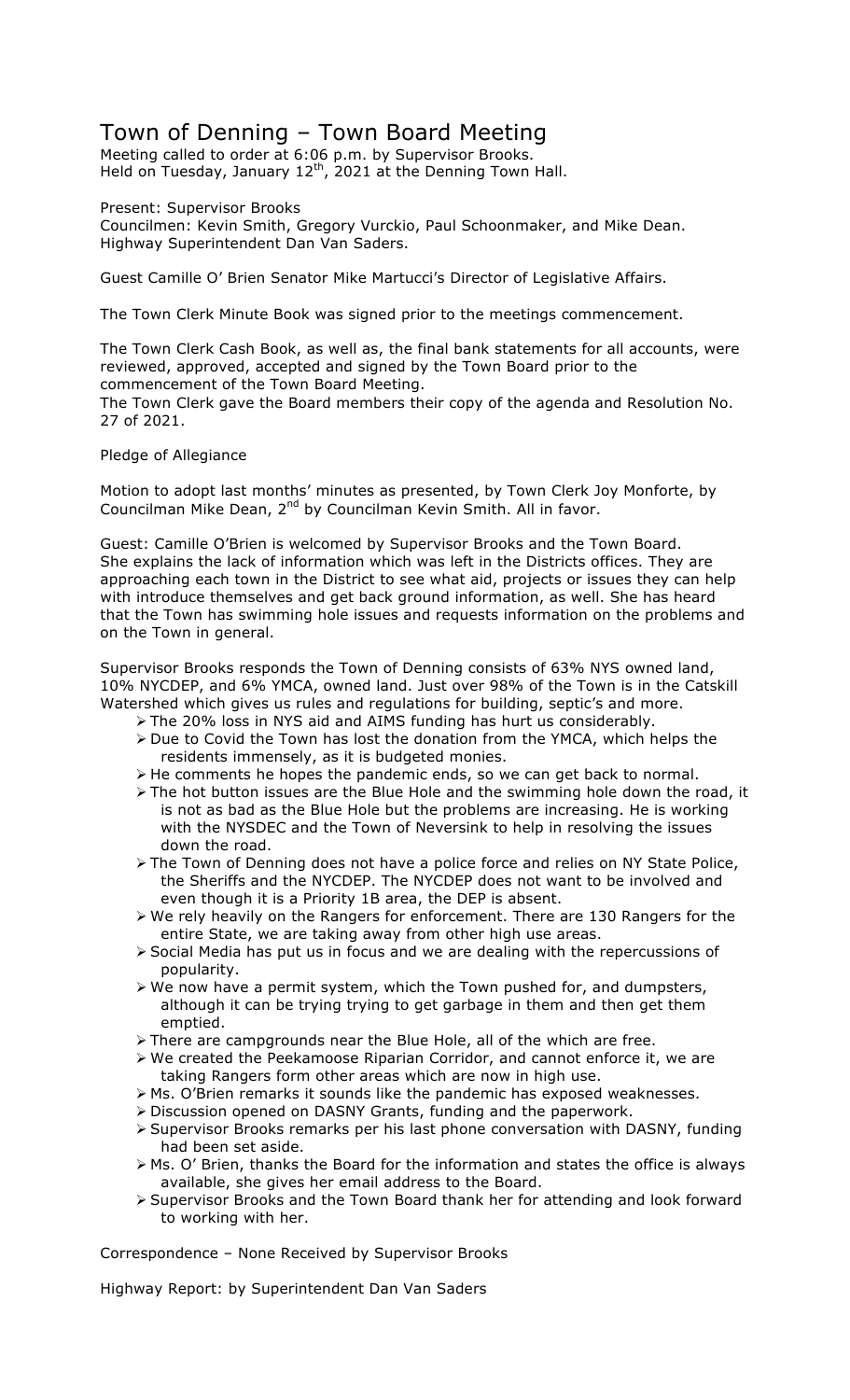- A very active December, several weather events; two ice storms, then snow, followed by flood.
- The generator has been installed along with the propane tank, waiting on the electrical installment.
- " Brush cutting on Red Hill Knolls Road.
- " Ice storm on top of Red Hill and the Knolls, two poles broken and trees down.
- Spoke with the DEC and Doug Hamilton about signage for the Dinch Road access for the fire tower.
- The barrier has been moved and driven around.
- Discussion follows.
- Hwy. Super. Van Saders is directed to not go down the posted seasonal road with Town employees and Town equipment, the road is closed.
- Supervisor Brooks asks if anyone has anything for Superintendent Dan Van Saders?
- " Resident Paul Hnatiw opens a brief discussion regarding the rough road conditions on White House Road.
- Councilman Vurckio asks how Rob's truck is running?
- " Hwy. Super. Van Saders replies a thermostat is being put in and should be back soon.

Planning Board Report - by Liaison, Councilman Kevin Smith

" No report due to impending snow storm.

### Resolution No. 27 of 2021

**WHEREAS** New York State General Municipal Law Sections 103 and 104-4 permit the pre-audit function of vouchers, as a form of internal controls in the checking of claims and supporting documentation. And

**WHEREAS** the Sections 118 and 119 of New York State Municipal Law also authorize the auditing authority to approve of Said vouchers. AND

**WHEREAS** the Office of the New York State Comptroller Division of Local Governments and Accountability: Budgets and Finances also approves of this method.

### **NOW THEREFORE BE IT RESOLVED** that the Town of Denning Town Board **HEREBY** approves of and authorizes payment of the following Warrants:

Highway Fund Warrant No. 1 Prep Pay Vouchers #1-3.

Highway Pre Pay Vouchers Warrant #1APP, voucher #1-4.

Highway Fund Warrant No. 1A Vouchers #1-17.

Highway Vouchers Warrant #1, voucher #1-2

General Fund Pre-Pay Warrant No. 1 Vouchers #1-3.

General Fund Warrant No. 1 Vouchers #1-10.

General Fund Warrant #1A, vouchers 1-15.

General Pre Pay Warrant #1APP, voucher #1-8.

Capital Fund Sewage Disposal Vouchers Warrant No. 1A – 1.

**Whereupon**, the Resolution was put to a vote, and recorded as follows: Motion to adopt and approve by Councilman Gregory Vurckio, 2<sup>nd</sup> by Councilman Mike Dean. Roll Call Vote:<br>Councilman Mike Dean AYE Councilman Councilman Paul Schoonmaker AYE Councilman Kevin Smith AYE Councilman Gregory Vurckio AYE Supervisor David Brooks AYE Motion carried following a unanimous roll call vote.

Supervisor Comments:

- Supervisor Brooks informs those present, the AoT is virtual this year, he submits the class schedule to the Board members for review, saying, if they would like to do the classes, to let him know, for pre-registration.
- •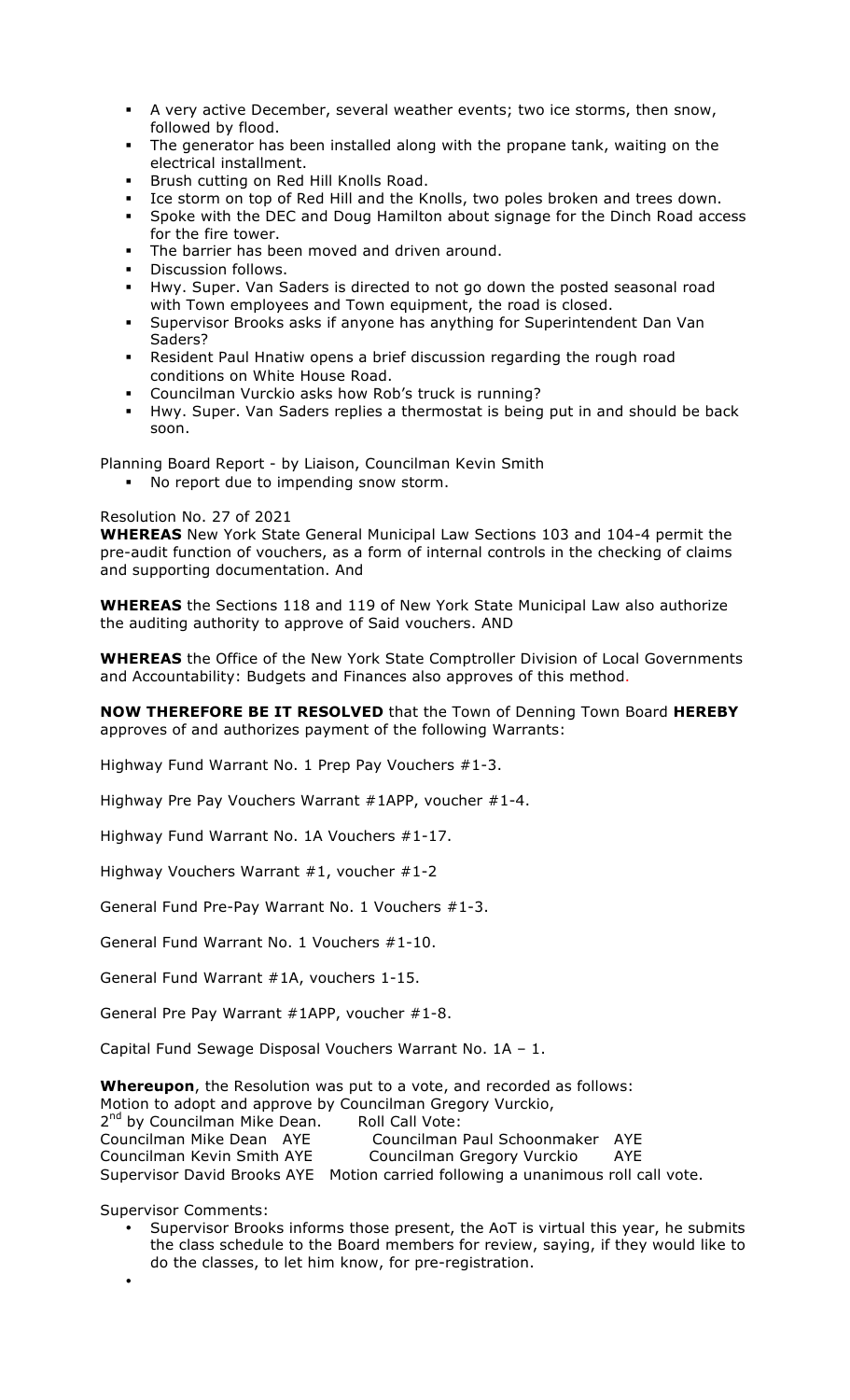Supervisor Brooks calls for Councilmen Comments:

- " Councilman Vurckio remarks informs the Board of the upcoming start of the new FAD. The points under discussion are the LAP, Stream Mngt., WAC, Waste & Storm Water. An independent study states the funds should be used for mitigation instead of the LAP. All of the meetings have been done by Zoom.
- " Both Councilman Gregory Vurckio and supervisor Brooks have read the report and, and say the science backs up this claim.
- Discussion opened on the 50-acre commercial/industrial designation in the Watershed.
- " Supervisor Brooks informs Hwy. Super. Van Saders that the \$25.00 R&R Permit fee is for everyone, including town employees.
- " Supervisor Brooks opens a discussion on the question by the Claryville Fire Dept. asking if they had to pay the \$25.00, as well?
- Discussion follows, the general consensus is that garbage is generated during
- the pancake breakfast and dinners, when they generate money and garbage. Supervisor Brooks calls for a Roll Call Vote:

**Whereupon**, the Action was put to a Roll Call vote and recorded as follows: Councilman Mike Dean AYE Councilman Paul Schoonmaker AYE Councilman Kevin Smith AYE Councilman Gregory Vurckio AYE Supervisor David Brooks AYE Motion carried following a unanimous roll call vote.

Supervisor Brooks call for Public Comment:

- o Mr. Paul Hnatiw White House Road is a wash board and asks what can be done?
- o Hwy. Super. Van Saders responds it is the constant thaw and freeze which isn't helping.
- o There is not snow on the ground to cover up Mr. Van Wagner stuff, he can still remove it and is not.

Supervisor Brooks call for any further comments or discussion. There is none.

Supervisor Brooks makes a Motion for Executive Session to discuss pending litigation. **Whereupon**, the Motion was put to a vote, and recorded as follows: Motion to adopt and approve as  $2^{nd}$  by Councilman Gregory Vurckio, Roll Call Vote: Councilman Mike Dean AYE Councilman Paul Schoonmaker AYE Councilman Kevin Smith AYE Councilman Gregory Vurckio AYE Supervisor David Brooks AYE Motion carried following a unanimous roll call vote.

Motion to adjourn 6:51 by Councilman Gregory Vurckio, 2<sup>nd</sup> by Councilman Paul Schoonmaker, All in favor. Motion carried.

Respectfully Submitted by Joy Monforte, RMC, Town Clerk, January 13<sup>th</sup>, 2021.

Next Meeting: Tuesday, February 9<sup>th</sup>, 2021 at 6 pm at the Denning Town Hall.